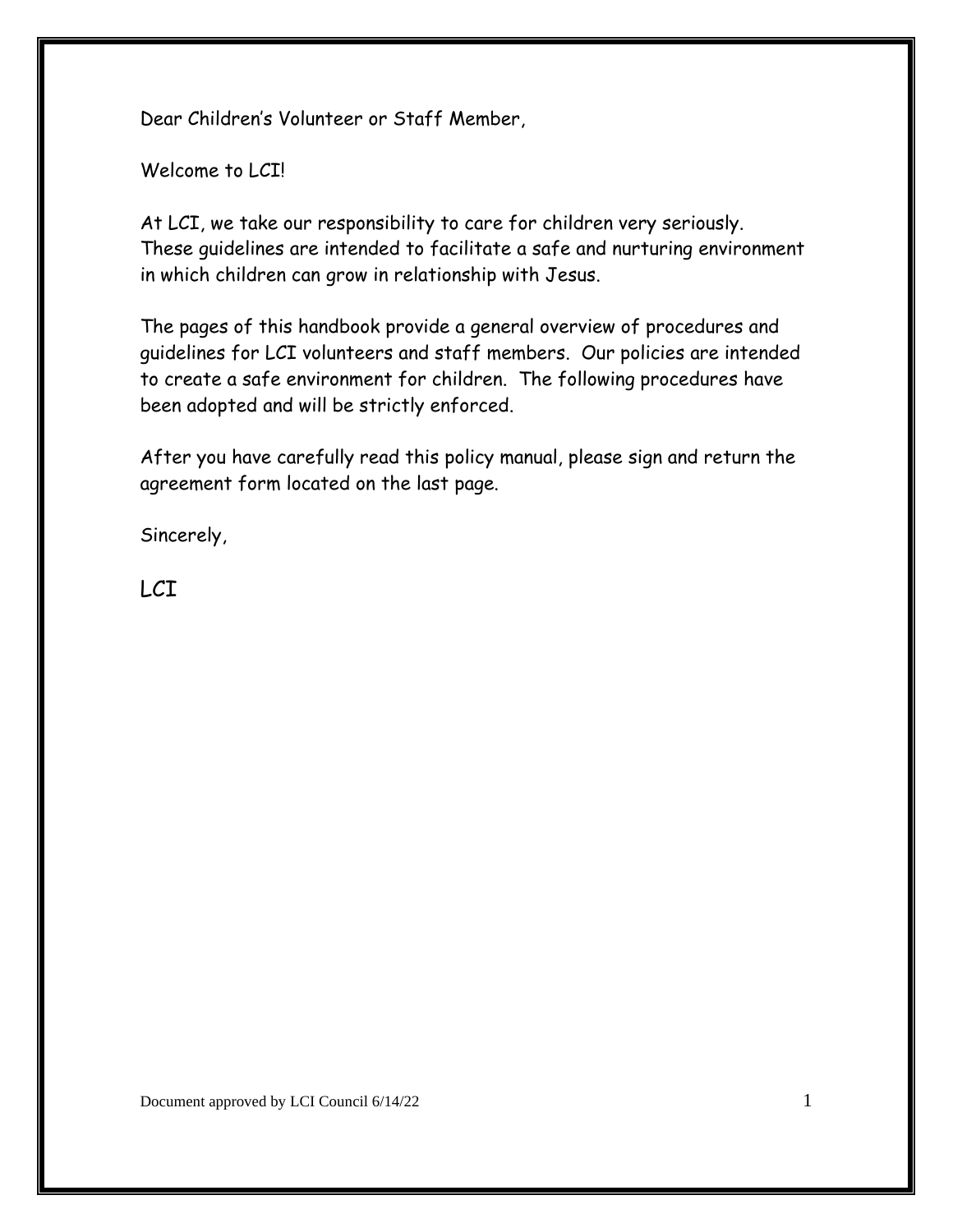# **Lutheran Church of the Incarnation (LCI) Policies & Procedures for Children's Ministries**

### Contents:

| Reporting Abuse or Suspicions of Abuse 5-6<br>Children's Ministries Staff Monitoring Plan 7-8<br>Sexually Oriented Conversations 15 |
|-------------------------------------------------------------------------------------------------------------------------------------|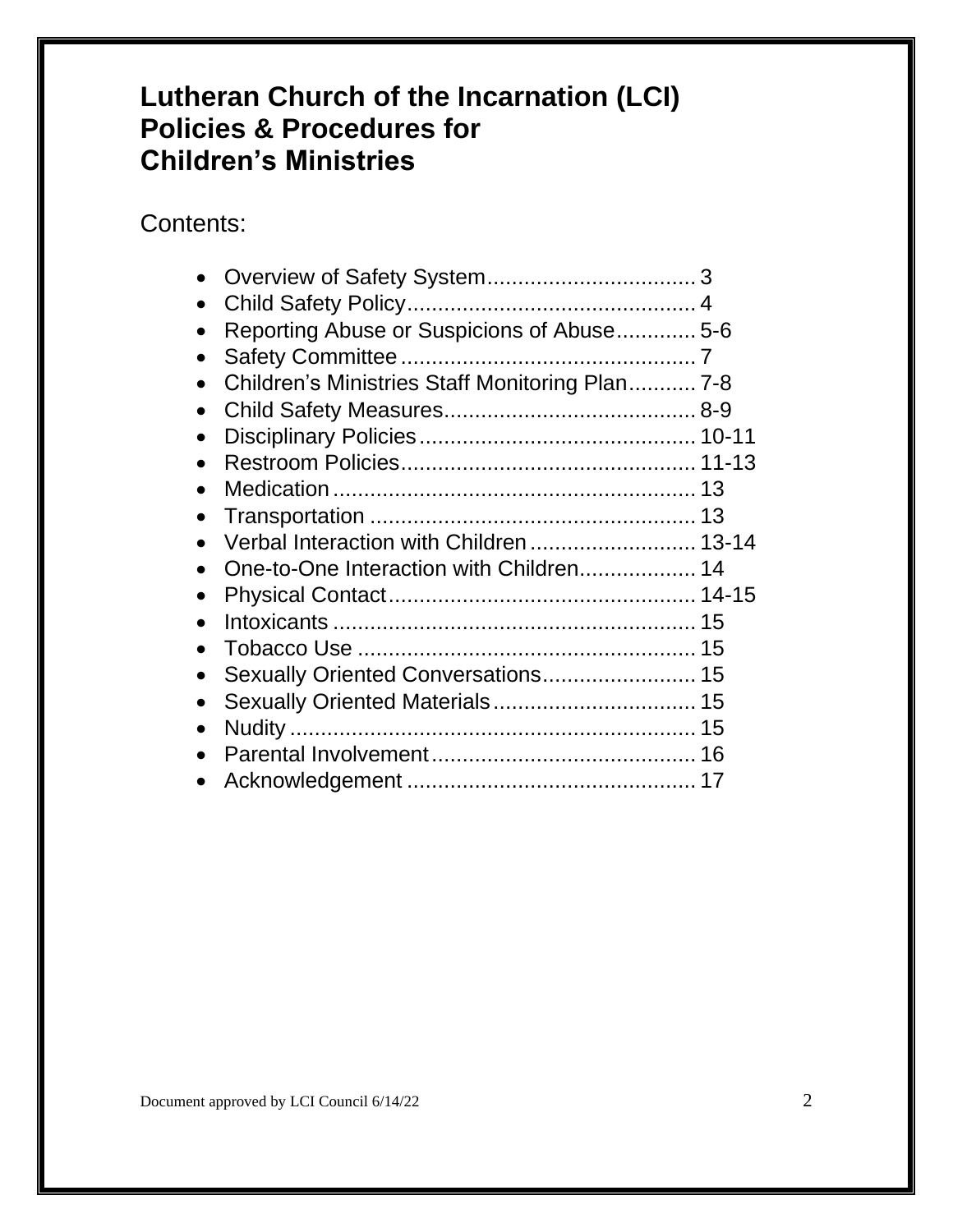## **Overview of the LCI Safety System**

Because we love children and desire to protect them, LCI requires all staff members and volunteers working with children or students (and other vulnerable populations) to complete **FOUR SAFETY STEPS** before ministry work or volunteer placements begin.

#### **STEP ONE: Sexual Abuse Awareness Training**

LCI policies and procedures require that staff members and volunteers avoid abusive behavior of any kind. Staff members and volunteers are required to report any policy violations to a supervisor or a member of the LCI Safety Committee. Staff members and volunteers should have a basic understanding of the characteristics of sexual abusers and their behaviors in 'grooming' a child for sexual abuse. Grooming is the process used by an abuser to select a child, win the child's trust (and the trust of the child's parent or 'gatekeeper'), manipulate the child into sexual activity and keep the child from disclosing the abuse.

To equip LCI staff members and volunteers with information necessary to recognize abuser characteristics and grooming behavior, LCI requires all staff members and volunteers to complete proper training. LCI will send you by email the link to the online training. LCI will keep records for staff and volunteers' compliance. This training will be renewed every two years.

#### **STEP TWO: Screening Process**

Staff members and volunteers are required to complete the LCI Screening Process, which requires a staff member or volunteer to: -complete an Employment Application (employees only) -complete the Safety Application (employees and volunteers) -complete a face-to-face interview (employees and volunteers) -provide references to be checked (employees and volunteers) -a volunteer must attend LCI for six months before being eligible to serve in

volunteer positions providing access to children, minors or vulnerable populations.

#### **STEP THREE: Policies & Procedures**

Staff members and volunteers are required to review the policies contained in this manual and sign the last page indicating that he or she has read and understood the material and agrees to comply with policy requirements.

#### **STEP FOUR: Criminal Background Check**

LCI requires that all staff members and volunteers working or volunteering in children's or youth activities or programming undergo a criminal background check. Depending upon position, differing levels or intensity of the background check may be required. Individuals who have committed sexually oriented or sexrelated crimes *will not serve* in any area providing services to children, minors or vulnerable populations. In addition, certain other past criminal acts *may*  preclude an applicant from serving children, minors or vulnerable populations.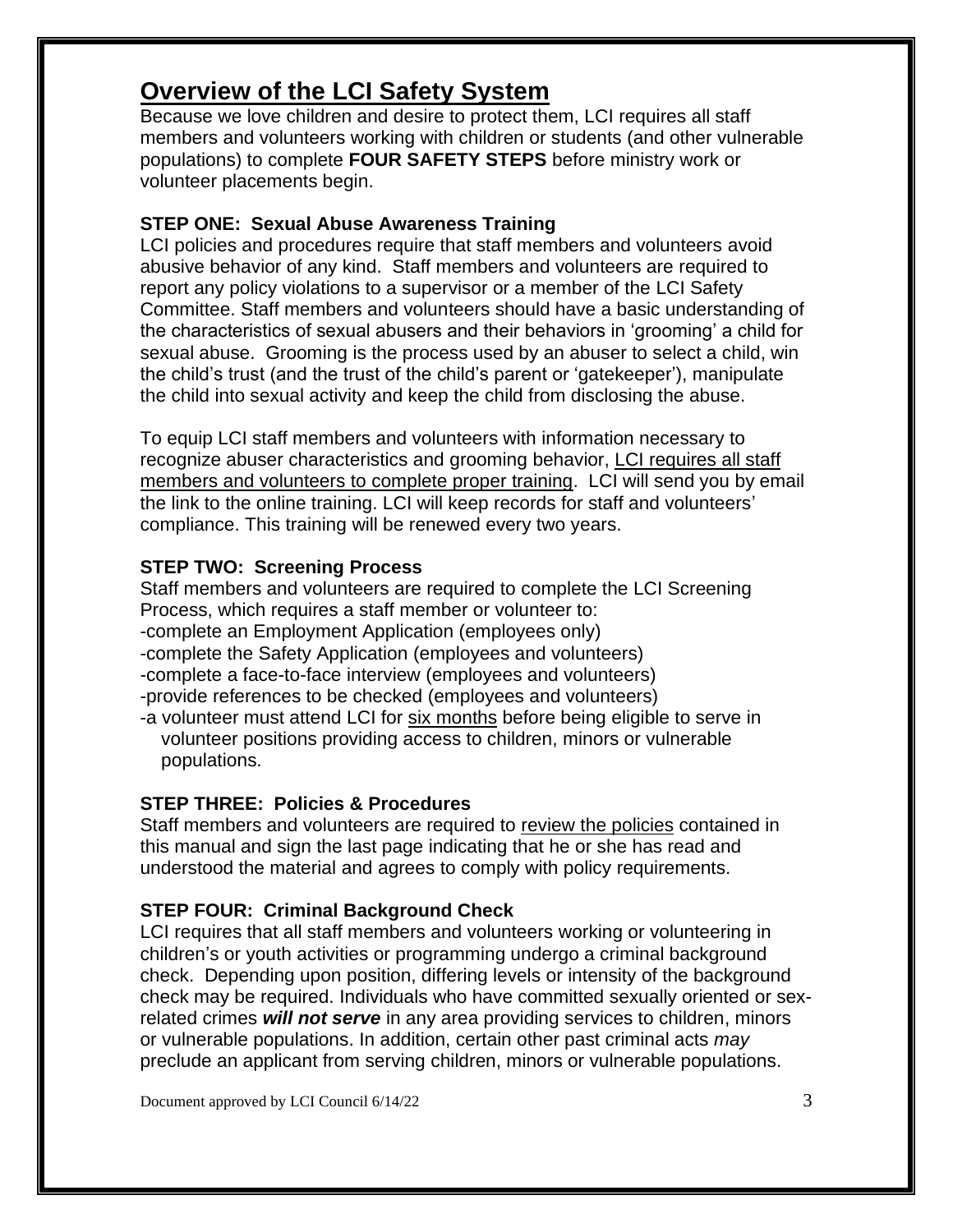### **Child Safety Policy**

#### **DEFINITION OF "CHILD"**

This policy refers to the safety of all children under the age of 18 years old. Throughout this policy there are sections specific to children in groups: infants and toddlers; children in elementary school grades 1-6; middle school aged youth (grades 7 and 8); and high school aged youth (grades 9-12).

Also covered in this policy are people of any age in vulnerable populations.

#### **ABUSE TOLERANCE**

LCI has a **zero tolerance for abuse** in ministry programs and ministry activities. It is the responsibility of every staff member and volunteer at LCI to act in the best interest of all children in every program.

In the event that staff or volunteers observe any inappropriate behaviors (i.e., policy violations, neglectful supervision, poor role-modeling, etc.) or suspected abuse (physical, emotional, or sexual) it is their responsibility to immediately report their observations to the Pastor, Youth Director, and Council President.

#### **REPORTING SUSPICIOUS OR INAPPROPRIATE BEHAVIORS**

LCI is committed to providing a safe, secure environment for children and their families. To this end, any report of inappropriate behaviors or suspicions of abuse will be taken seriously and will be reported, in accordance with this policy and state law, to the Pastor, Youth Director, and Council President and the Police Department, Child Protective Services, or other appropriate agency.

An element of the safe environment referenced above includes the fostering of a culture of reporting relevant information to the Pastor, Youth Director, and Council President. Because sexual abusers 'groom' children for abuse, it is possible a staff member or volunteer may witness behavior intended to 'groom' a child for sexual abuse. Staff members and volunteers are asked to report 'grooming' behavior, any policy violations, or any suspicious behaviors to the Pastor, Youth Director, and Council President.

#### **ENFORCEMENT OF POLICIES**

LCI staff members and volunteers who supervise other staff members or volunteers are charged with the diligent enforcement of all LCI policies. Violations of these policies are grounds for immediate dismissal, disciplinary action, or reassignment from a position in Children's Ministries – for both volunteers and staff members. Final decisions related to policy violations will be the responsibility of the LCI Council.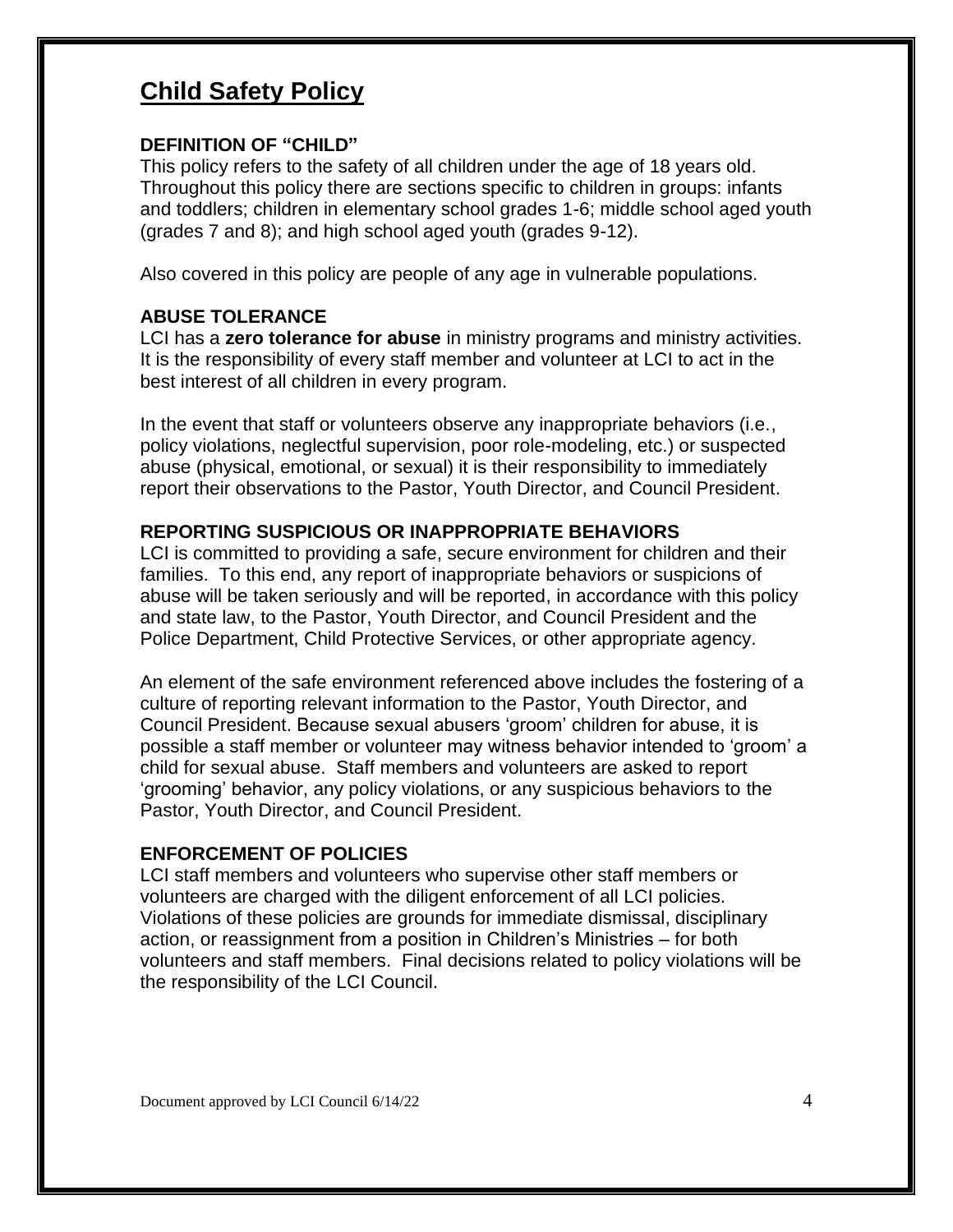### **Reporting Abuse or Suspicions of Abuse**

#### **REPORTING VIOLATION OF POLICY**

In order to maintain a safe environment for our children, LCI staff members and volunteers must be aware of their individual responsibility to report any questionable circumstance, observation, act, omission, or situation that is a violation of these policies. All questions or concerns related to inappropriate, suspicious, or suspected grooming behavior should be directed to the Pastor, Youth Director, and Council President.

#### **CONSEQUENCES OF VIOLATION**

Any person accused of committing a prohibited act or any act considered by the church to be harmful to a child will be immediately suspended from participation in LCI Children's Ministries. This suspension will continue during any investigation by law enforcement or Child Protective agencies.

Any person found to have committed a prohibited act will be prohibited from future participation as a staff member or volunteer in all activities and programming that involves children, minors or vulnerable populations at LCI. If the person is a staff member or employee, such conduct may also result in termination of employment from LCI.

Failure to report a prohibited act to the designated person is a violation of this policy and grounds for termination (employee) or removal (volunteer). Volunteers who fail to report a prohibited act will be restricted from participation in any activities involving children, minors or vulnerable populations at LCI.

#### **REPORTING ABUSE OR SUSPICIONS OF ABUSE**

LCI is committed to providing a safe, secure environment for children and their families. To this end, any report of inappropriate behavior or suspicions of abuse or neglect will be taken seriously and will be reported, in accordance with this policy and state law, to Child Protective Services or criminal law enforcement.

Because sexual abusers 'groom' children for abuse, it is possible that a staff member or volunteer may witness behavior intended to groom a child for sexual abuse. Please report 'grooming' behavior, policy violations, or any suspicious behaviors to the Pastor, Youth Director, and Council President, such that the church may take appropriate action to safeguard children in the program.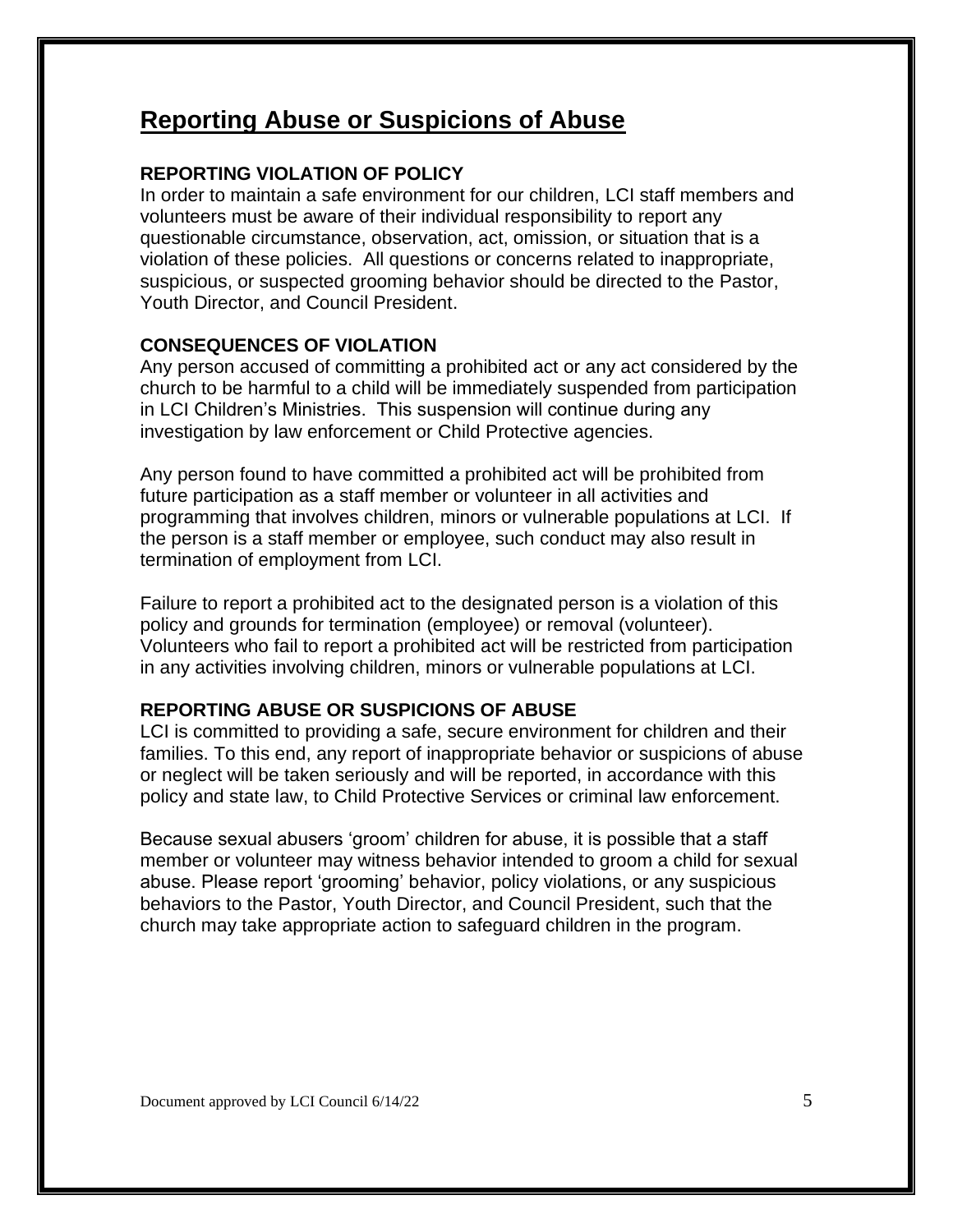#### *REPORTING ALLEGATIONS OR SUSPICIONS OF ABUSE TO LAW ENFORCEMENT*

#### **We report all suspected or alleged abuse or neglect of children to California Child Protective Services (CPS).**

#### **Child Abuse Reporting Telephone Numbers for Yolo County: (530)-669-2345 or (530)-669-2346 and after hours (888)-400-0022.**

Because many adults are unfamiliar with California reporting requirements and may be fearful of the process, LCI utilizes a 'tandem or dual report' model, where permitted. A 'dual report' occurs when a LCI supervisor reports the suspicion or allegation *together* with the individual who saw, heard, or received information causing him or her to suspect abuse or neglect.

THIS PRACTICE IS NOT REQUIRED OR INTENDED TO INHIBIT ANY STAFF MEMBER OR VOLUNTEER FROM DIRECTLY REPORTING TO LAW ENFORCEMENT AND/ORCPSAT THE NUMBERS ABOVE*.* Instead, it is meant to facilitate reporting, protect children and support individuals who may not feel able or willing to report alone.

#### *NO PERMISSION IS NEEDED from LCI before reporting to law enforcement personnel or Child Protective Services.*

While not required by state law, please report all suspicions of child abuse or neglect (or any inappropriate or 'grooming' behaviors of a colleague or coworker) to the LCI Pastor or Youth Director or a member of the LCI Safety Committee (see next page). This request is intended to assist the church in properly protecting children involved in LCI programs.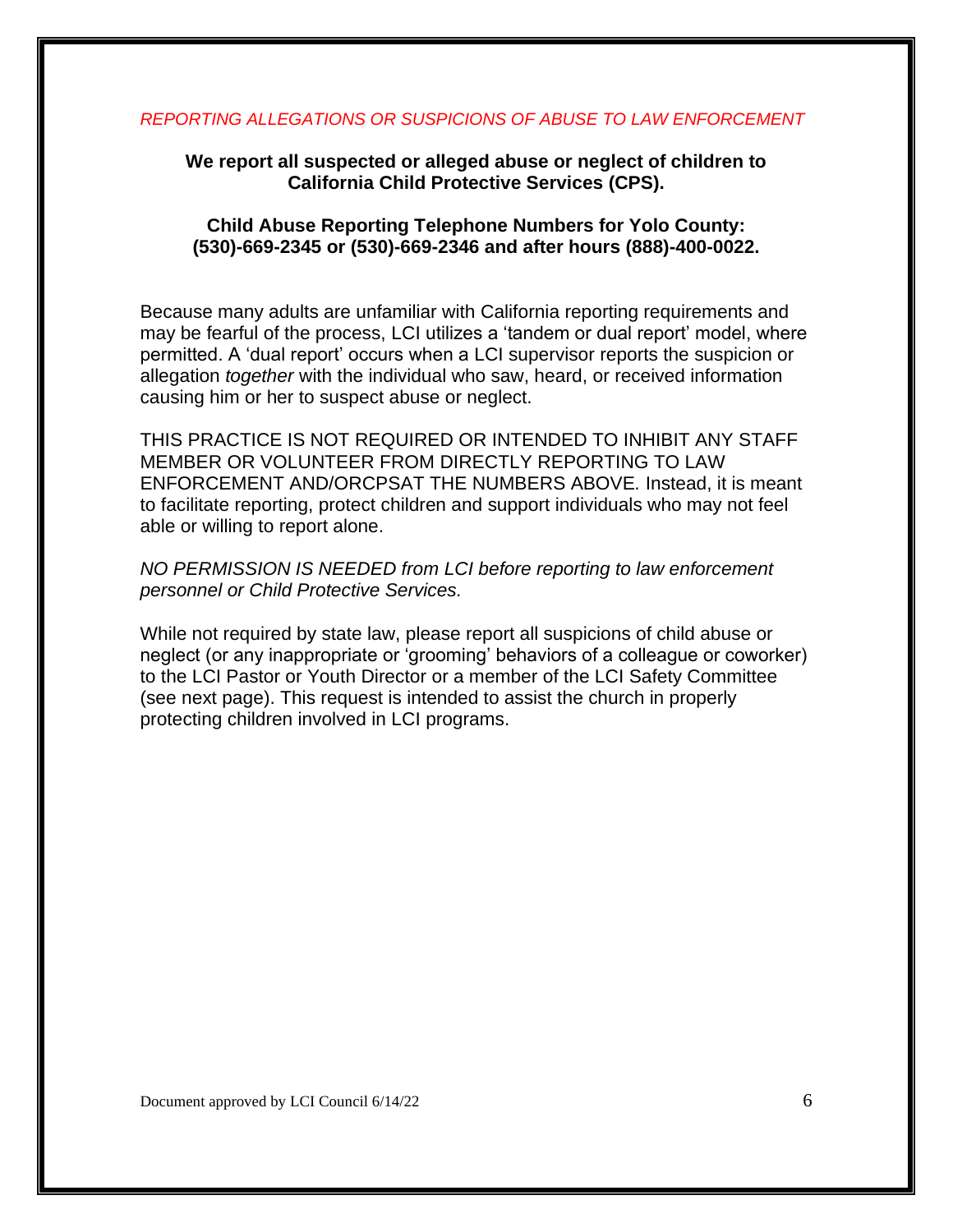### **Safety Committee**

#### **SAFETY COMMITTEE**

Recognizing the importance of providing and maintaining a safe environment for children, LCI will appoint and maintain a Safety Committee, which will meet at minimum twice per year.

The purpose of the Safety Committee is to enable LCI Children's Ministries to carry out appropriate ministry activities while safeguarding program participants against emotional, physical or sexual abuse.

#### **COMPOSITION**

The Safety Committee will be comprised of the following members:

- -the Council President
- -the Pastor
- -the Youth Director

-Chair of the Learning Committee

-other church members as designated

#### **RESPONSIBILITIES**

The Safety Committee will be charged with the following duties:

- 1. Applying existing LCI policies and procedures related to children's safety and risk management issues.
- 2. Monitoring all Children's Ministries programs for ongoing compliance with safety policies.
- 3. Making recommendations to the LCI Church Council regarding safety issues.

## **Children's Ministry Staff Monitoring Plan**

#### **BUILDING SAFETY**

Every ministry supervisor is responsible for ensuring that the ministry program area is monitored during programming serving children. This includes unobserved monitoring of staff members, volunteers and children. No child will ever be left unattended in a ministry area or on a playground during regular programming, classes or activities.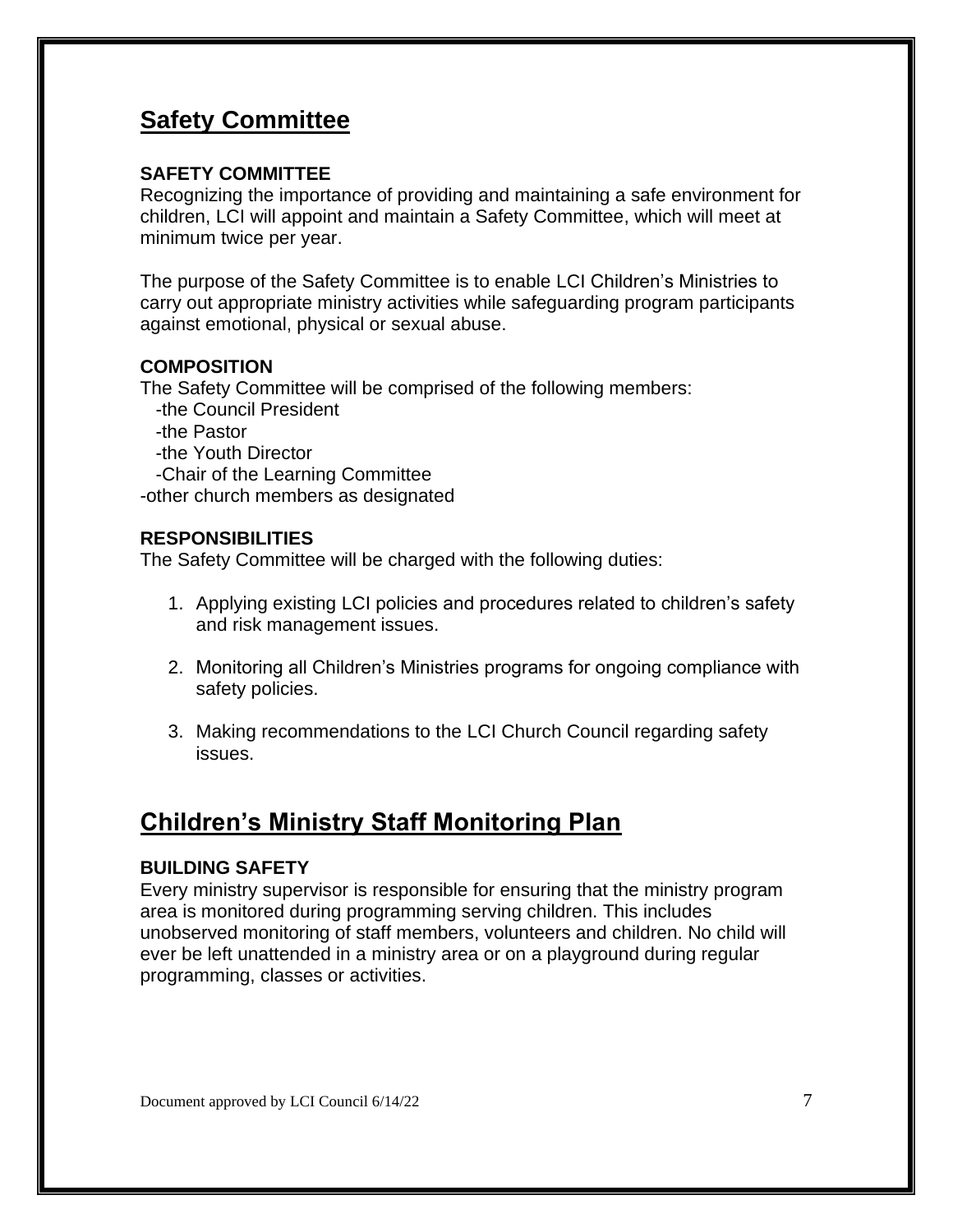#### **SUPERVISION**

Only parents, screened ministry volunteers, church staff members, and children are allowed in areas where ministry to children is occurring. All other adults should be asked for identification and immediately escorted out of the area. If questions or concerns arise related to any person in the area, a ministry supervisor or security team member should be notified immediately.

#### *Two trained, screened adults should supervise children at all times.*

Avoid being alone with an individual child in any room or during any ministry program. If one supervising adult must leave a group of children, another volunteer or employee must be notified so that the *Two Adult Rule* can be followed.

If two individuals serving in a room are related to one another, a third unrelated volunteer or staff member should be present.

If an unusual circumstance occurs and you find yourself alone with a single child, take the child to a room or building occupied by others, or to a location easily observed by others. (Example: if a child is the last in a class to be picked up by a parent, move to an adjoining room where other staff members or volunteers are present.)

If you need to talk with a child alone, do it in the hallway or a highly visible area, or have another leader with you.

After every ministry event, ensure that every room, area and restroom is checked prior to leaving.

#### **PLAYGROUNDS**

On the playground, remember to circulate, watching children during play periods, giving particular attention to areas not easily seen from all viewpoints. (Example: under slides, in corners, behind structures).

Any two children together in an unseen or less easily viewed area should be redirected to another (more open) area of the playground.

### **Child Safety Measures**

#### **STAFF OR VOLUNTEERTO CHILD RATIOS**

LCI is committed to providing adequate supervision in all Children's Ministries programs. Accordingly, the following ratios\* will be observed: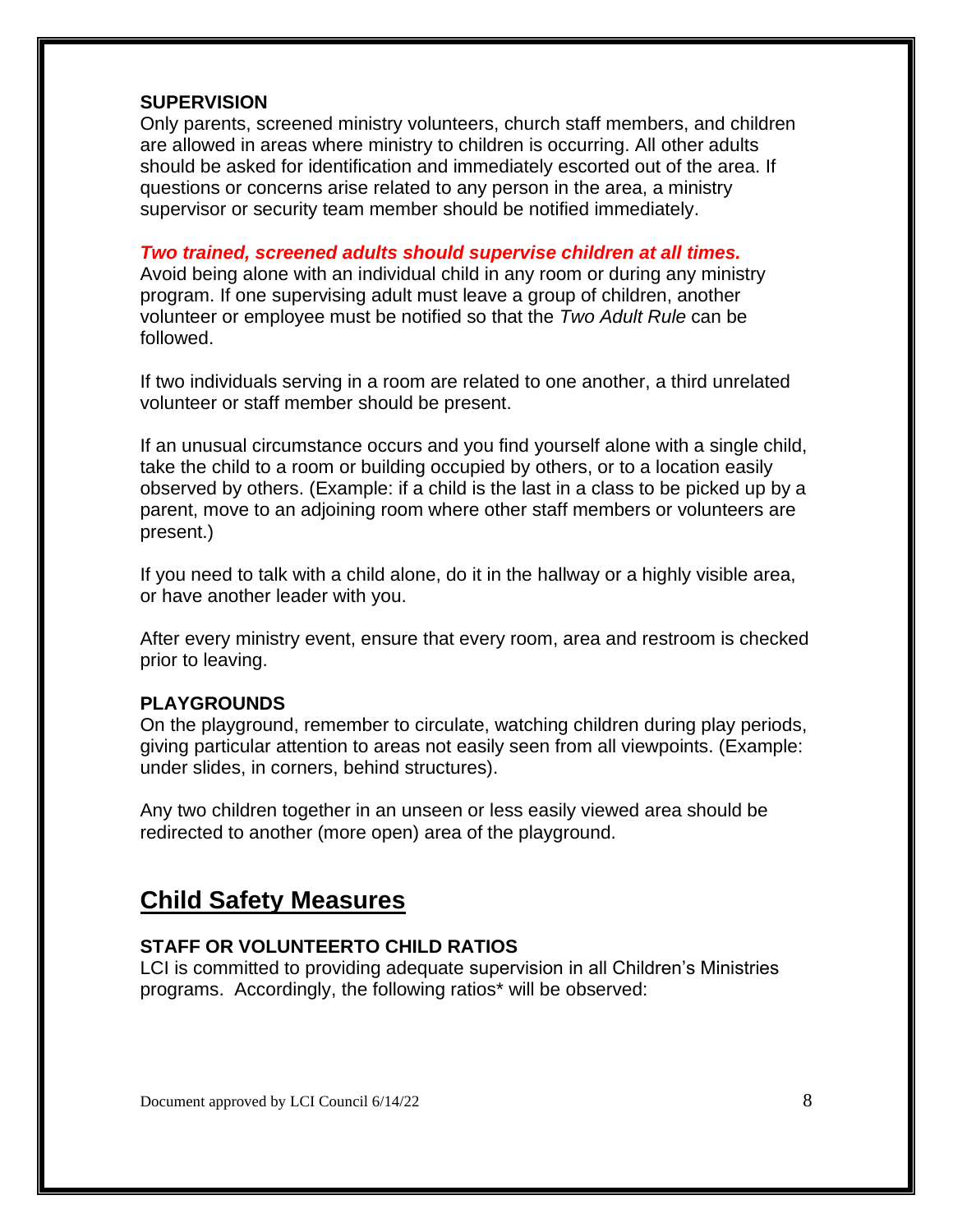| <b>Staff/Volunteer</b>       | <b>Children</b> |
|------------------------------|-----------------|
|                              |                 |
| Preschool, 2 & 3 years old 2 | 12              |
| Preschool, 4 & 5 years old 2 | 18              |
|                              | 20              |
|                              | 20              |
|                              |                 |

*\*The above ratios are MinistrySafe minimum recommendations. Where supervision is concerned, more is generally better.*

If a staff member or volunteer is 'out of ratio' it is his or her responsibility to immediately notify the Youth Director and Learning Committee Chair. Supervisors will make diligent efforts to find substitutes to immediately bring staff/volunteer to child ratios into compliance with Church policy.

#### **CHECK-IN AND CHECK-OUT PROCEDURES**

LCI has a check-in procedure requiring the parent or guardian to complete information in writing on the sign-in sheet. Volunteers must check the sign-in sheet to verify it is the expected parent or guardian picking up the child before releasing a child at pick up. Parents of children over age 8 can opt to sign a form that allows the child(ren) to check themselves out of Sunday School, to find their parent on site independently.

If there is a question of the identity of the parent or guardian asking to pick up a child, proper identification must be shown to a staff member before the child is released. (Have the child stay in the classroom; the parent may pick up the child once cleared.)

#### **RELEASE OF CHILDREN**

At any time that a child has been entrusted to LCI staff members or volunteers, the Church incurs responsibility for the safety and well-being of the child. Staff members and volunteers must act to ensure the appropriate supervision and safety of children in their charge.

Children's Ministries staff members or volunteers are responsible for releasing children in their care only to parents, legal guardians, or other persons designated by parents or legal guardians at the close of services or activities.

It is presumed a person who drops off a child or student has authority to pick up the child.

In the event that staff members or volunteers are uncertain of the propriety of releasing a child, they should immediately locate or contact Learning Committee Chair or the Youth Director before releasing the child.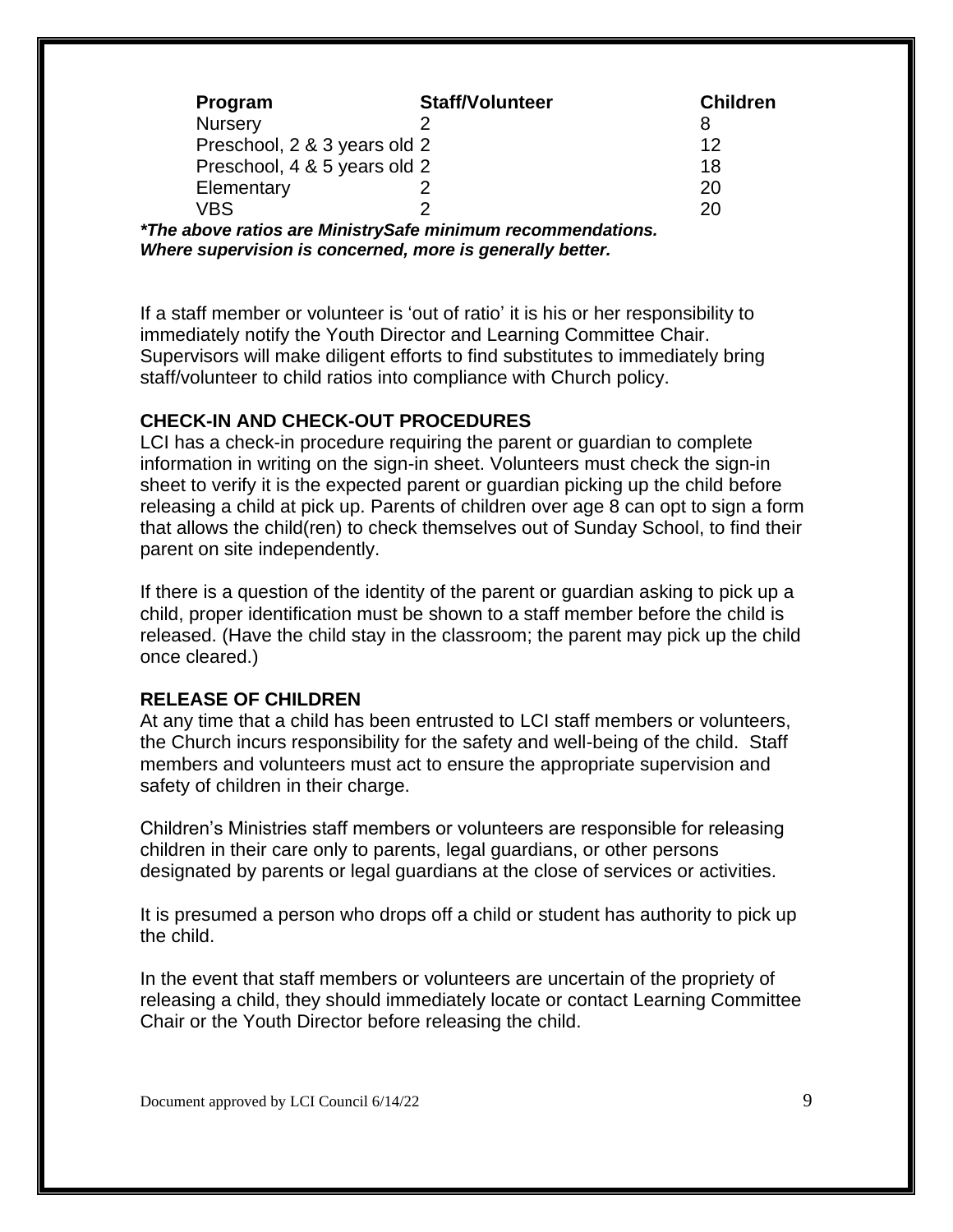### **Disciplinary Policies**

#### **DISCIPLINE**

It is LCI's policy that staff members and volunteers are prohibited from using physical discipline in any manner for behavioral management of children. **No form of physical discipline is acceptable.** This prohibition includes spanking, slapping, pinching, hitting, or any other physical force as retaliation or correction for inappropriate behaviors by children. When a child is misbehaving, follow these steps:

- 1. Go to the child and calmly ask him or her to stop the behavior. (Most children respond immediately and correct the behavior.) Give a warning and remind the child of class expectations, and redirect to a positive behavior. Do this individually when possible, try not to single out a specific child in a large group setting. Note: When working with younger children, some physical redirection may be necessary: for example, removing a toy from the hands of a child who is hitting another, or blocking a child from hitting or injuring another child.
- 2. If the child repeats the action, guide them to a quiet place separate from the other children – for a short but designated period of time. Stay within sight of others and avoid being alone (or unseen) with the child.

Provide the child with a simple, understandable reason for the separation, and a clear explanation of your expectations. ("Terry, you didn't stop hitting Kelly when I asked you to, so it was necessary for me to separate you from the group.")

3. After a third time, refer to a staff member. A staff member may inform the parent or guardian, who may be asked to become involved in redirecting misbehavior.

Uncontrollable or unusual behavior should be reported to a ministry supervisor.

NEVER...

- Never yell at a child.
- Never grab a child.
- Never threaten a child. Always follow through with your word.
- Never hit a child.
- Never confront a parent in front of others.
- Never openly humiliate a child in front of the class.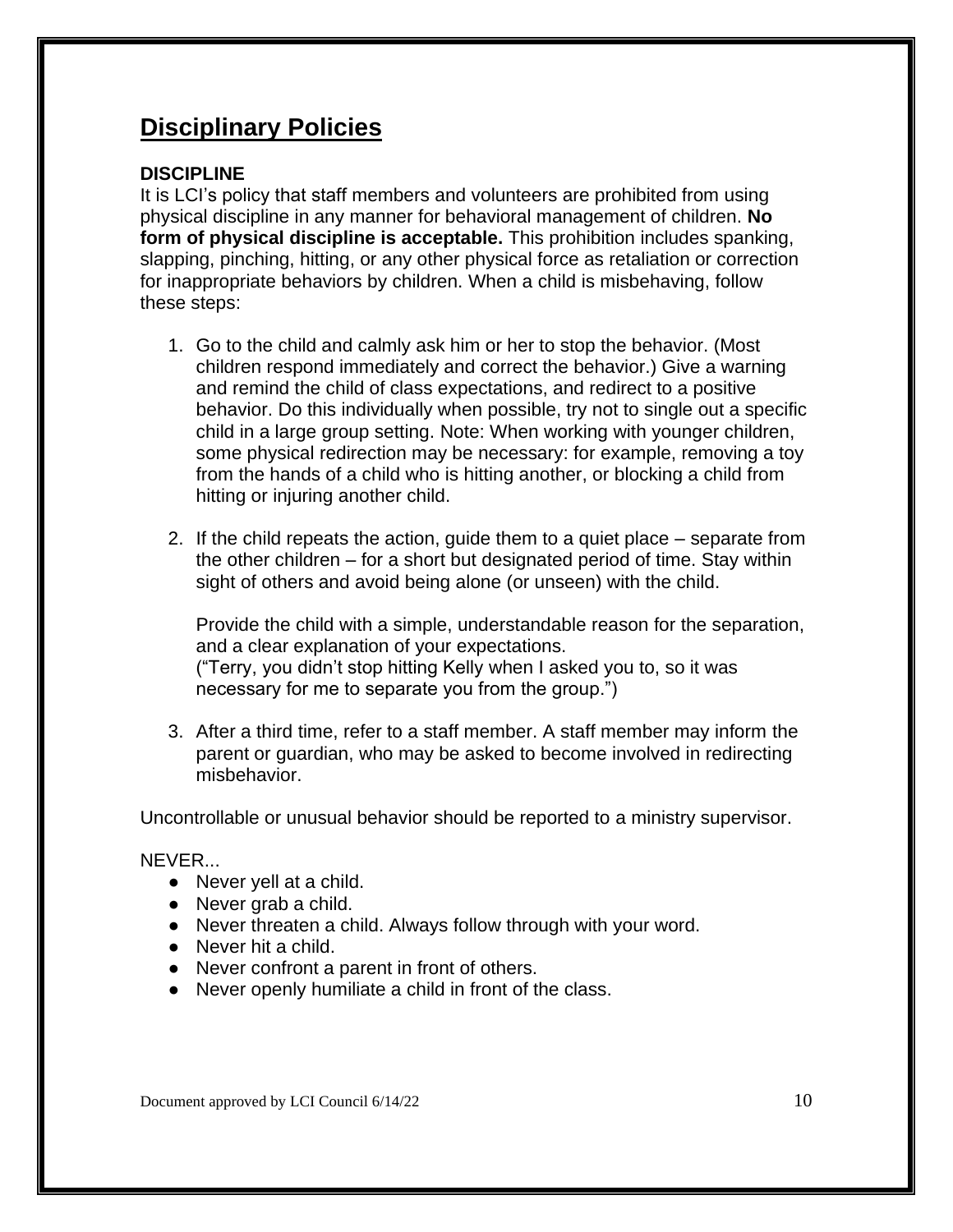#### **BULLYING**

Verbal, physical or emotional bullying is not acceptable in LCI ministry programs. At the first sign of bullying in any form, act decisively, and inform your ministry supervisor. There is no "harmless put-down" where bullying is concerned.

- 1. *First Offense:* Issue a warning to the child and a general reminder to the group that this kind of interaction is wrong. Try not to embarrass or chastise.
- 2. *Second Offense:* Guide the offending child(ren) from the group (in a seen or supervised location) and discuss the inappropriate interaction or behavior. Set clear parameters and behavioral goals. Let the child know that the next step is communication with a pastor and the child's parents. Notify an immediate supervisor of ANY signs of bullying or verbal abuse.

Privately, but with another adult present, confirm that a child who was the target of the bullying behaviors is not in danger of continued harassment and is physically and emotionally stable. DO NOT SINGLE A CHILD OUT IN FRONT OF THE GROUP ... be discreet.

**3.** *Third Offense:* Send the offending child(ren) to a pastor or ministry supervisor for a phone call (or communication onsite) with his or her parent(s) and possible removal from the activity or event.

## **Restroom Policies**

When children are escorted to the restroom by staff and volunteers, children will only use the restroom with a single toilet in it. The adults will confirm the restroom is empty, then allow one child at a time to use the restroom and wait for the child outside the restroom.

#### *NURSERY CHILDREN*

Because nursery children may require complete assistance with their bathroom activities, all staff members and volunteers will observe the following policies:

#### **Diapering**

- Only trained staff or the child's parent or legal guardian will undertake the diapering of children.
- Changing of diapers should be done in plain sight of other nursery staff.
- Children will never be left unattended on changing tables.
- Any special instructions given by parents leaving children in the nursery will be recorded on the registration cards ("Seth Adams has a medicine in the bag for rash.")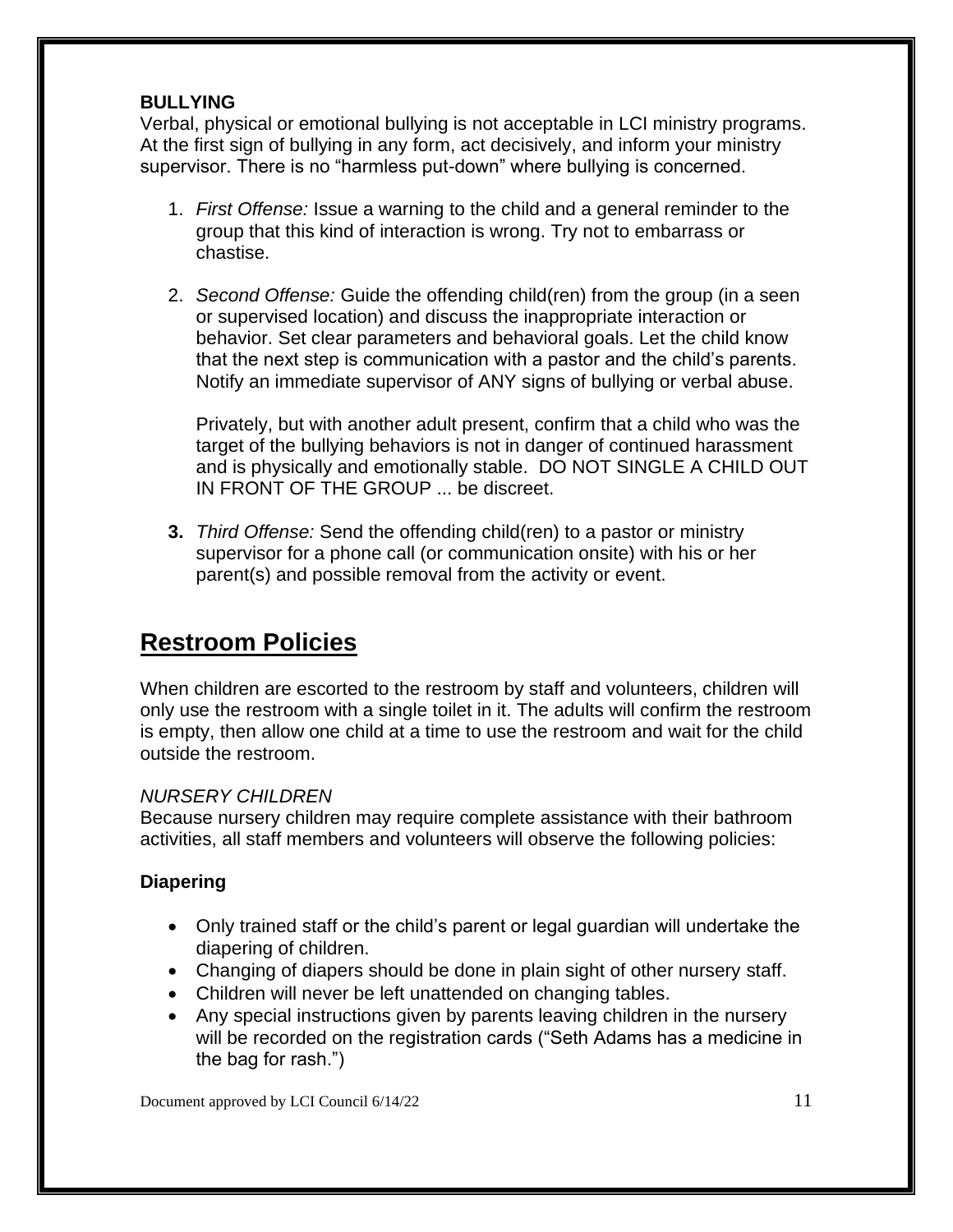- Children should be re-diapered and re-clothed immediately upon the completion of changing their soiled diaper.
- Children should be changed on changing stations only.

#### **Toilet training**

- No child will be forced to toilet train.
- Only trained nursery staff or the child's parent or legal guardian will participate in toilet training efforts with children.
- When nursery children are taken into bathrooms the door will be left partially open.
- Young children will never be left unattended in bathrooms.
- Parents should be consulted on each child's progress in the toilet training process before leaving the child with volunteers or staff members. Any special instructions given by parents leaving children in the nursery will be recorded on the registration card ("Georgia can use the toilet, but she needs to be reminded – ask her if she needs to go.").
- Children should be assisted in straightening their clothing before returning to the room with other children.
- "Accidents" should be handled by reassuring the child and completing the changing of diapers or underwear and clothing. Extra clothing and diapers are available from LCI in the children's area if the parent has not furnished a clothing change.

#### *GRADES K-12*

When children are escorted to the restroom by staff and volunteers, children will only use the restroom with a single toilet in it. The adults will confirm the restroom is empty, then allow one child at a time to use the restroom and wait for the child outside the restroom.

If an adult believes a child needs assistance in the restroom, go to the exterior bathroom door, knock, and ask if the child needs assistance. Do not enter the restroom.

If a child requires additional assistance, find the child's parent to assist the child. Any assistance with the straightening or fastening of garments should be done in the presence of another staff member or volunteer.

If restroom use is required:

- Only *trained adult* staff or volunteers will accompany children to the restroom unless a parent is assisting their own child.
- Only one child in the restroom at a time, in a single toilet facility.
- In general, children should receive the minimum amount of assistance needed based upon their individual capabilities. Encourage children to do all they can for themselves.

Document approved by LCI Council 6/14/22 12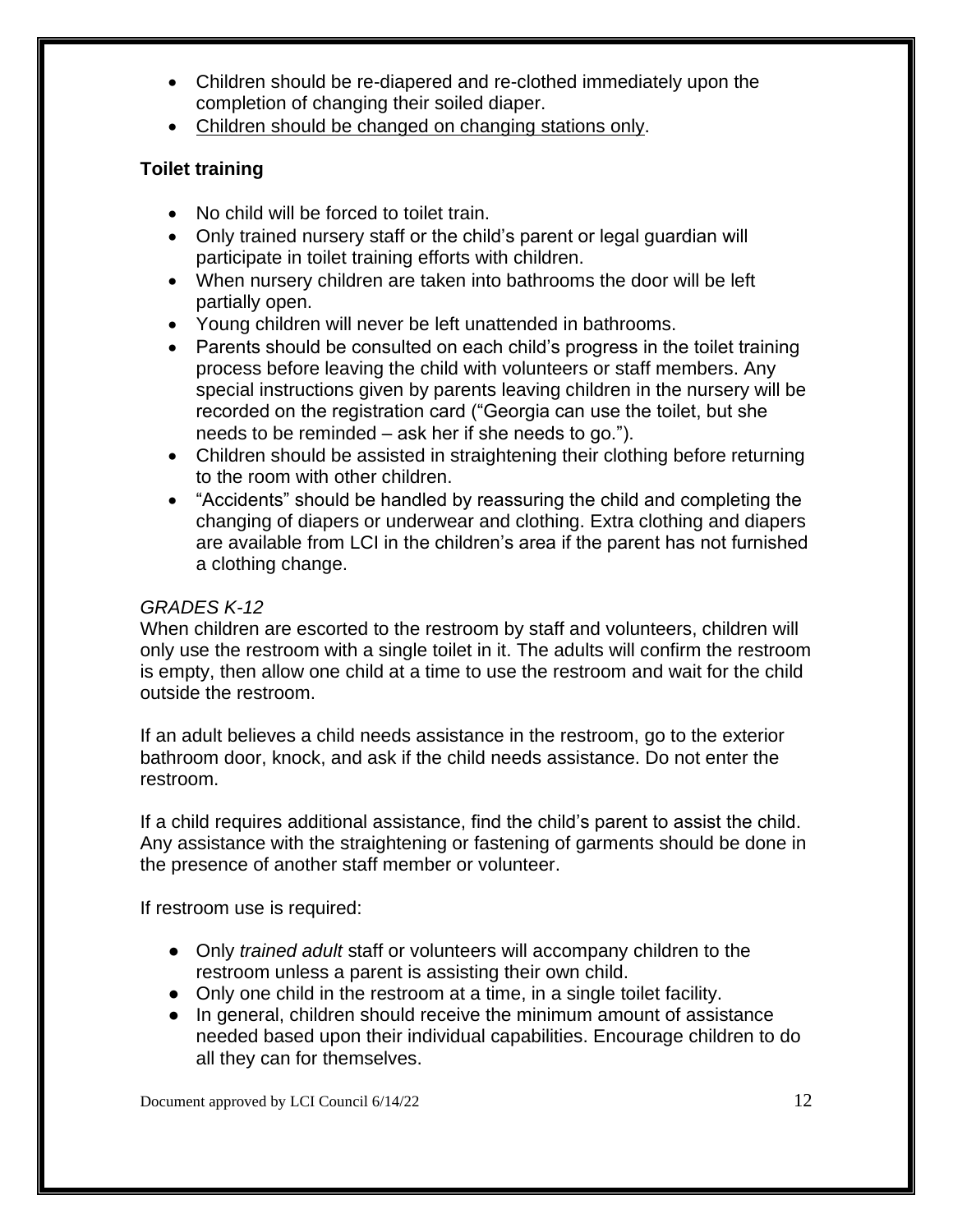- As is expected in other school settings, children in Kindergarten through 12<sup>th</sup>grades may go into the single toilet restroom alone.
- Be aware if a student repeatedly asks to use the restroom and stays there for unusual periods of time. Report this behavior to a parent or supervisor if it occurs.
- A single staff member or volunteer should never take a lone child into the restroom and be in the restroom with the door closed.

#### *SPECIAL NEEDS*

Parents will offer instruction to staff members or volunteers to change the diapers of individuals with special needs. After the age of 4, parents or legal guardians will change the diapers of all individuals with special needs. If someone with special needs requires assistance using the restroom, a special needs volunteer may assist them in the restroom.

### **Medication**

Do not administer medication of any kind to any child while serving in ministry programs, including 'over the counter' drugs.

## **Transportation**

Staff members and volunteers may from time to time be in a position to provide transportation for children. The following guidelines should be strictly observed when staff or volunteers are involved in the transportation of children:

- Children should be transported directly to their destination. Unauthorized stops to a non-public place should be avoided. Staff members and volunteers should avoid transportation circumstances that leave only one child in transport.
- Staff members and volunteers should avoid physical contact with children while in vehicles.
- No cell phones may be utilized by the driver while driving vehicles for LCI activities unless in an emergency.
- No drivers under age 25 may drive LCI owned or rented vehicles.

## **Verbal Interactions with Children**

Verbal interactions between staff members or volunteers and children should be positive and uplifting. LCI staff members and volunteers should strive to keep verbal interactions encouraging, constructive, and mindful of their mission of aiding parents in the spiritual growth and development of children.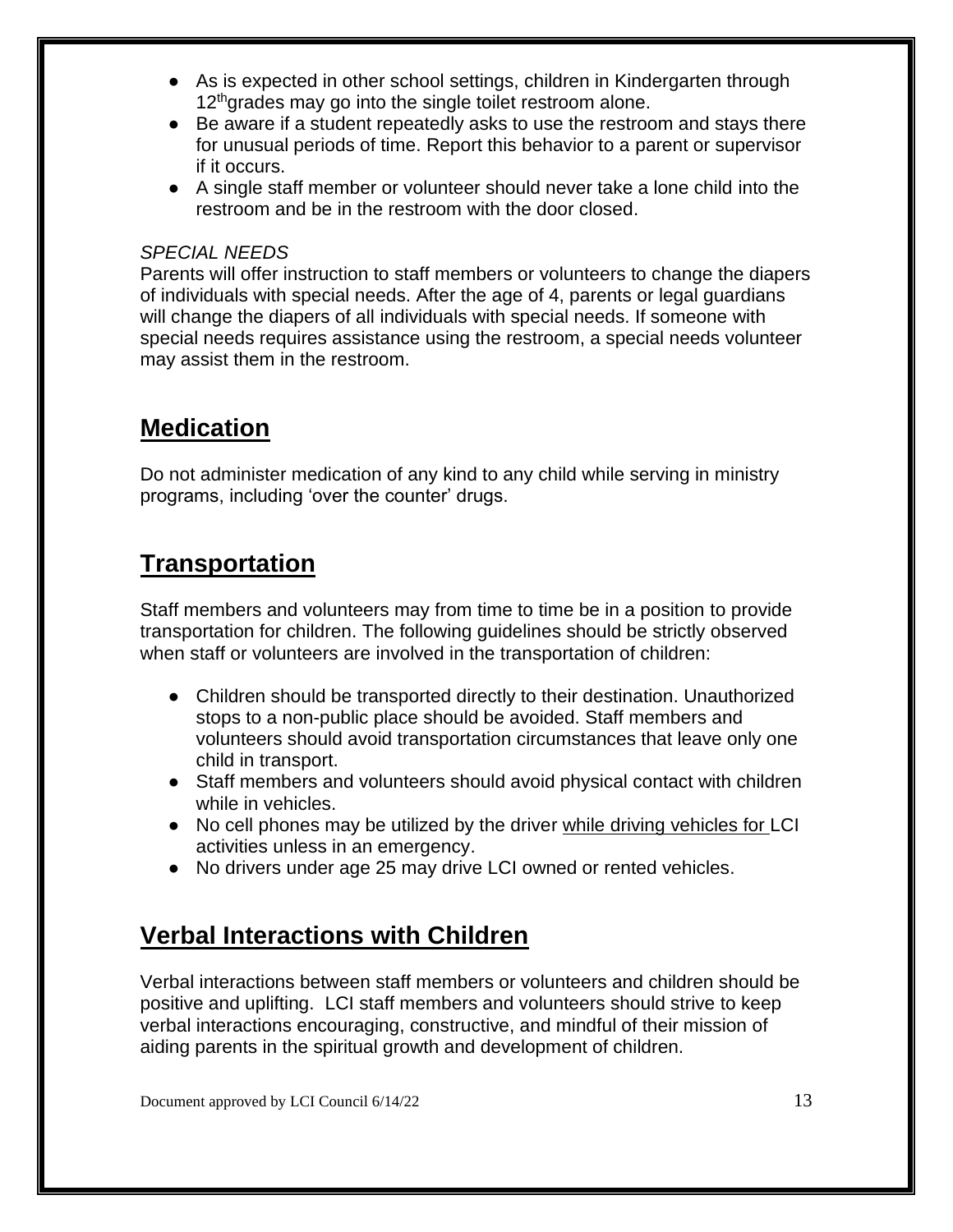To this end, staff members and volunteers should not talk to children in a way that is or could be construed by any reasonable observer as harsh, threatening, intimidating, shaming, derogatory, demeaning, or humiliating. In addition, staff members and volunteers are expected to refrain from swearing in the presence of children.

## **One-to-One Interactions with Children**

If a one-to-one meeting with a child is needed, staff members and volunteers must meet with the child in places where they can be observed by another adult. Unobserved meetings or interaction with children must not occur while participating in LCI Children's Ministry program. Another adult who has completed the LCI application and screening process should always be present.

# **Physical Contact**

LCI is committed to protecting children in its care. To this end, LCI has implemented a 'physical contact policy' which promotes a positive, nurturing environment for our Children's Ministries while protecting children. The following guidelines are to be carefully followed by anyone working in Children's Ministries programs:

- Hugging, pats on the back and other forms of appropriate physical affection between staff members or volunteers and children are important for children's development and are generally suitable in the church setting.
- Inappropriate touching and inappropriate displays of affection are forbidden. Any inappropriate physical contact, touching or displays of affection should be immediately reported to a ministry supervisor.
- Physical contact should be for the benefit of the child, and never be based upon the emotional needs of a staff member or volunteer.
- Physical contact and affection should be given only in observable places or when in the presence of other children or children's staff members and volunteers. It is much less likely that touch will be inappropriate or misinterpreted when physical contact is open to observation.
- Physical contact in any form should not give even the appearance of wrongdoing. The personal behavior of staff members or volunteers in Children's Ministries must foster trust at all times. Personal conduct must be above reproach.
- Do not force physical contact, touch or affection on a reluctant child. A child's preference not to be touched must be respected.
- Children's staff members and volunteers are responsible for protecting children under their supervision from inappropriate or unwanted touch by others.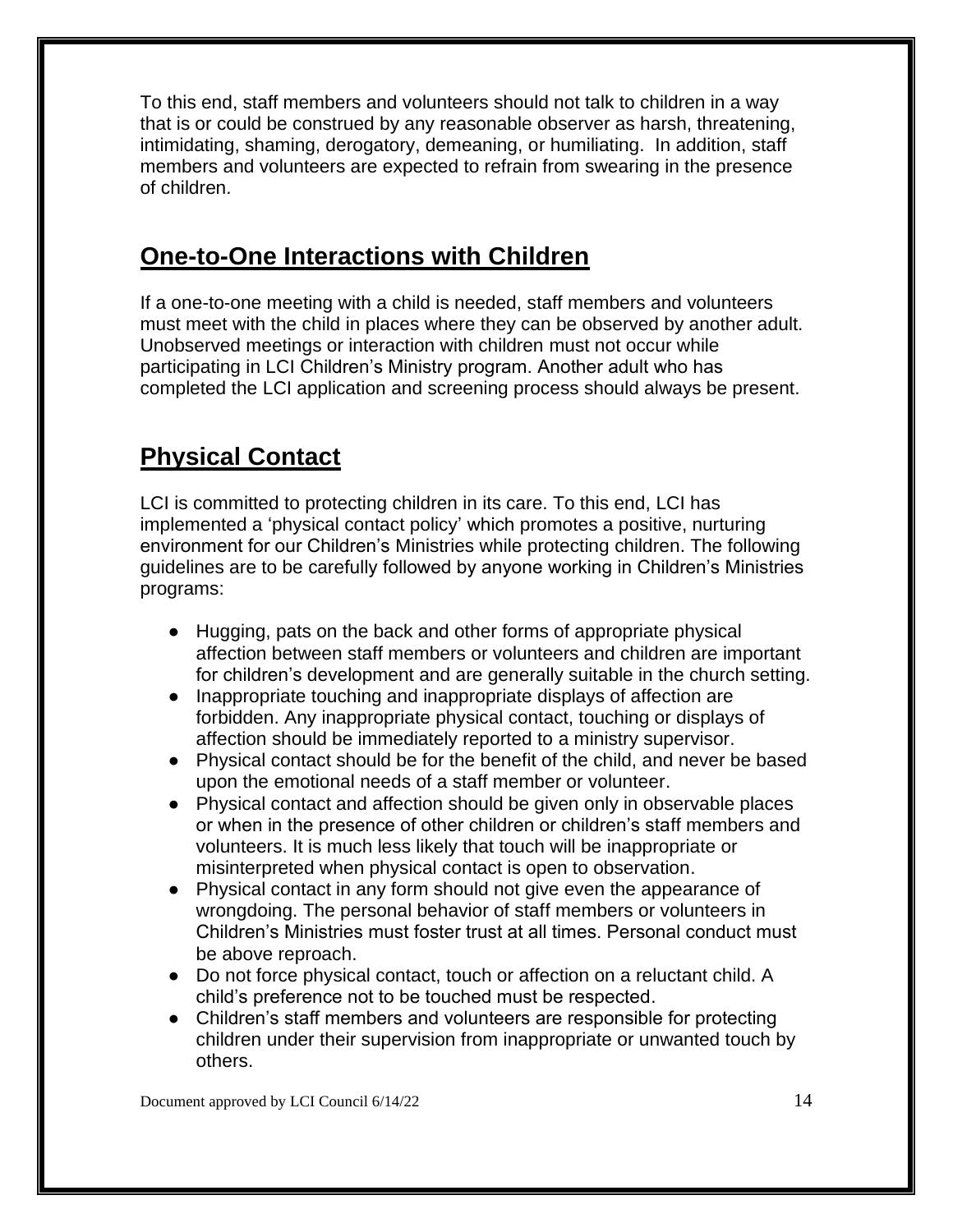Any inappropriate behavior or suspected abuse by a staff member or volunteer must be reported immediately to the Pastor, Youth Director or Council President.

### **Intoxicants**

Staff members and volunteers are prohibited from the use, possession, or being under the influence of alcohol, marijuana, or any illegal drugs while in any LCI facility, while traveling with children, or while working with or supervising children.

## **Tobacco Use**

LCI requires staff members and volunteers to abstain from the use or possession of tobacco products in church facilities, while in the presence of children or their parents, or during LCI activities or programs. LCI is a tobacco-free facility.

## **Sexually Oriented Conversations**

Staff members and volunteers are prohibited from engaging in any sexually oriented conversations with children and are not permitted to discuss any inappropriate or explicit information about their own personal relationships, dating or sexual activities with any child in the program.

### **Sexually Oriented Material**

Staff members and volunteers in Children's Ministries at LCI are prohibited from possessing any sexually oriented materials (magazines, cards, images, videos, films, etc.) on church property or in the presence of children.

# **Nudity**

Staff members and volunteers in LCI's Children's Ministries should never be nude in the presence of children in their care. In the event there is a situation that may call for or contemplate the possibility of nudity (i.e., changing clothes during a pool party, weekend or overnight retreat, etc.), a staff member/volunteer will submit a plan to the LCI Safety Committee concerning arrangements for showering or changing clothes.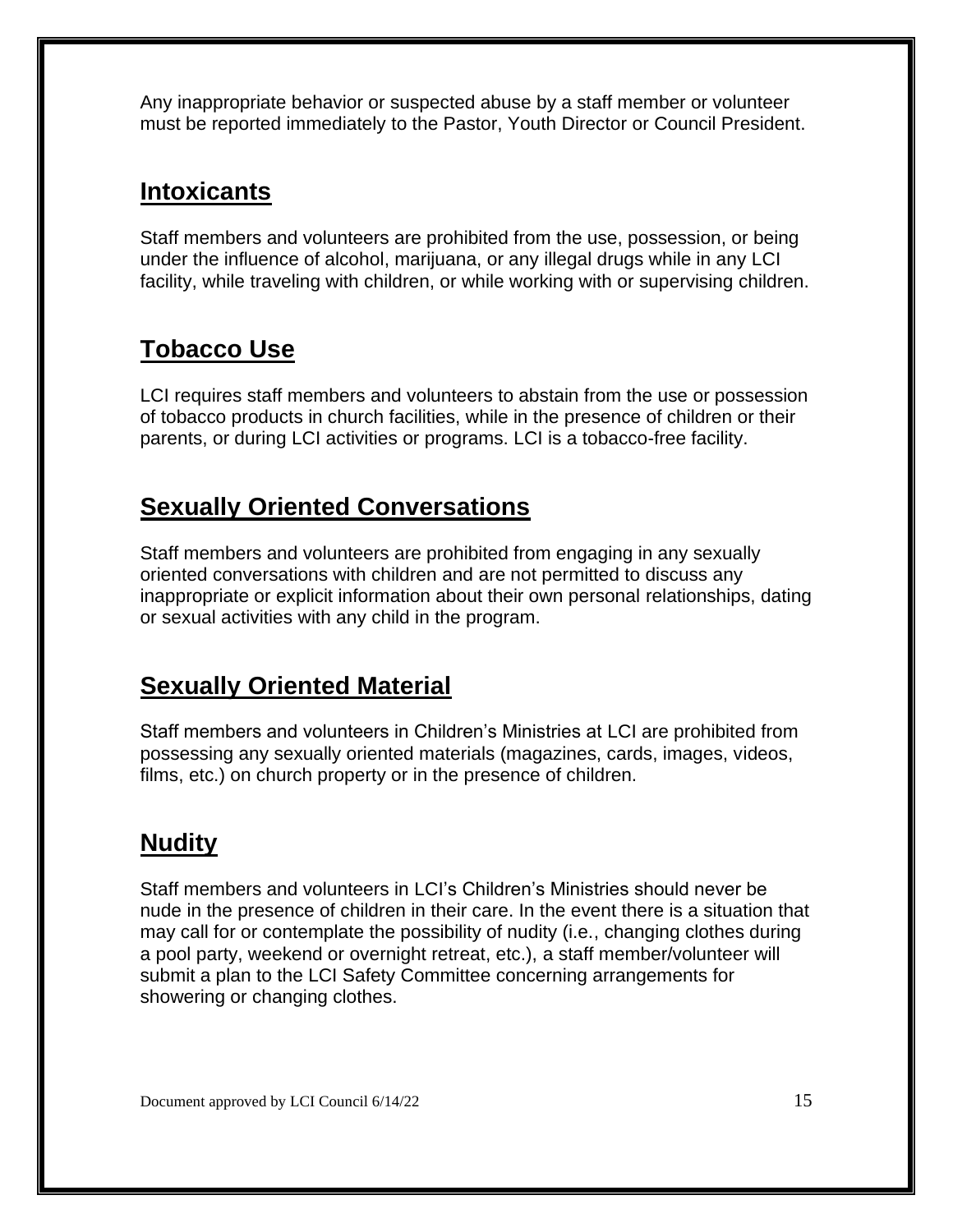## **Parental Involvement**

#### **PARENTAL CONTACT**

Parents who leave a child in the care of LCI staff members and volunteers during church services or activities will be contacted if their child becomes ill, injured, or has a severe disciplinary problem while participating in Children's Ministries programs.

#### **PARENTAL INVOLVEMENT**

Parents are encouraged to visit any and all services and programs in which their child is involved at LCI. Parents have an open invitation to observe all programs and activities in which their child is involved. However, parents who desire to participate in or have continuous, ongoing contact with their children's programs at LCI will be required to complete the LCI volunteer application and screening process.